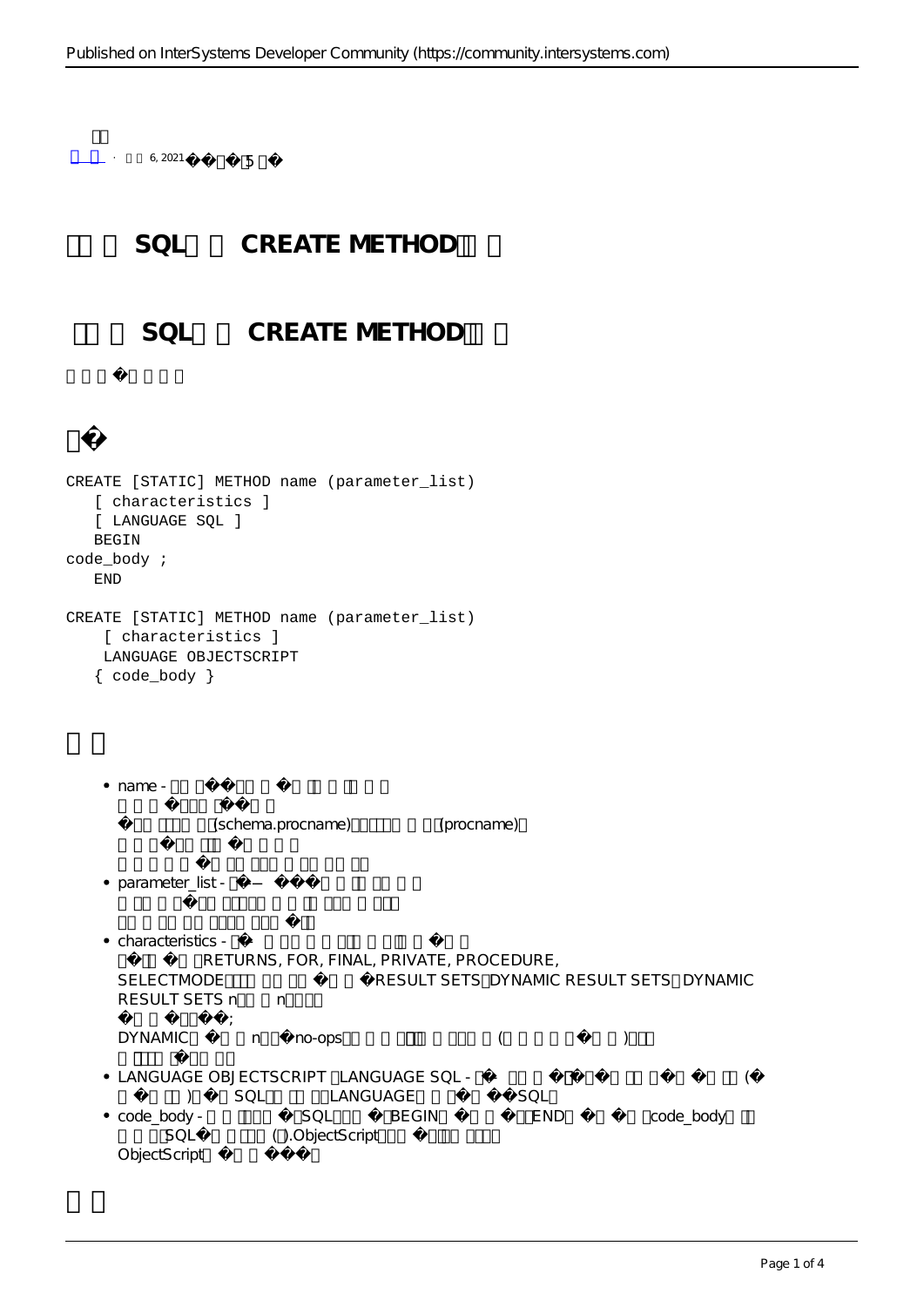CREATE METHOD SQL procedure CREATE METHOD CREATE PROCEDURE  $STATIC$  ( ) GRANT % CREATE\_METHOD SQLCODE -99 % msg SQLCODE -400 Unable to execute DDL that modifies a deployed class: 'classname'. CREATE METHOD, User 字母: CREATE METHOD RandCaseLetter(IN caps CHAR) RETURNS INTEGER PROCEDURE LANGUAGE OBJECTSCRIPT { :Top if caps =  $"U"$  {  $s \times = \frac{2}{3}$  random(91) if  $x > 64$  { q \$char(x) } else { g Top } } elseif caps="L" {  $s \times = \frac{2}{3}$  random(123) if x > 97 {  $q$   $$char(x)$  } else { g Top } } else { q "????? 'U' ? 'L'" } } } Class User.methRandCaseLetter Extends %Library.RegisteredObject [ ClassType = "", Ddl Allowed, Owner =  $\{yx\}$ , Not ProcedureBlock ] {

```
ClassMethod RandCaseLetter(caps As %Library.String(MAXLEN=1)) As %Library.Integer(MAX
VAL=2147483647,MINVAL=-2147483648) [ SqlName = RandCaseLetter, SqlProc ]
{
```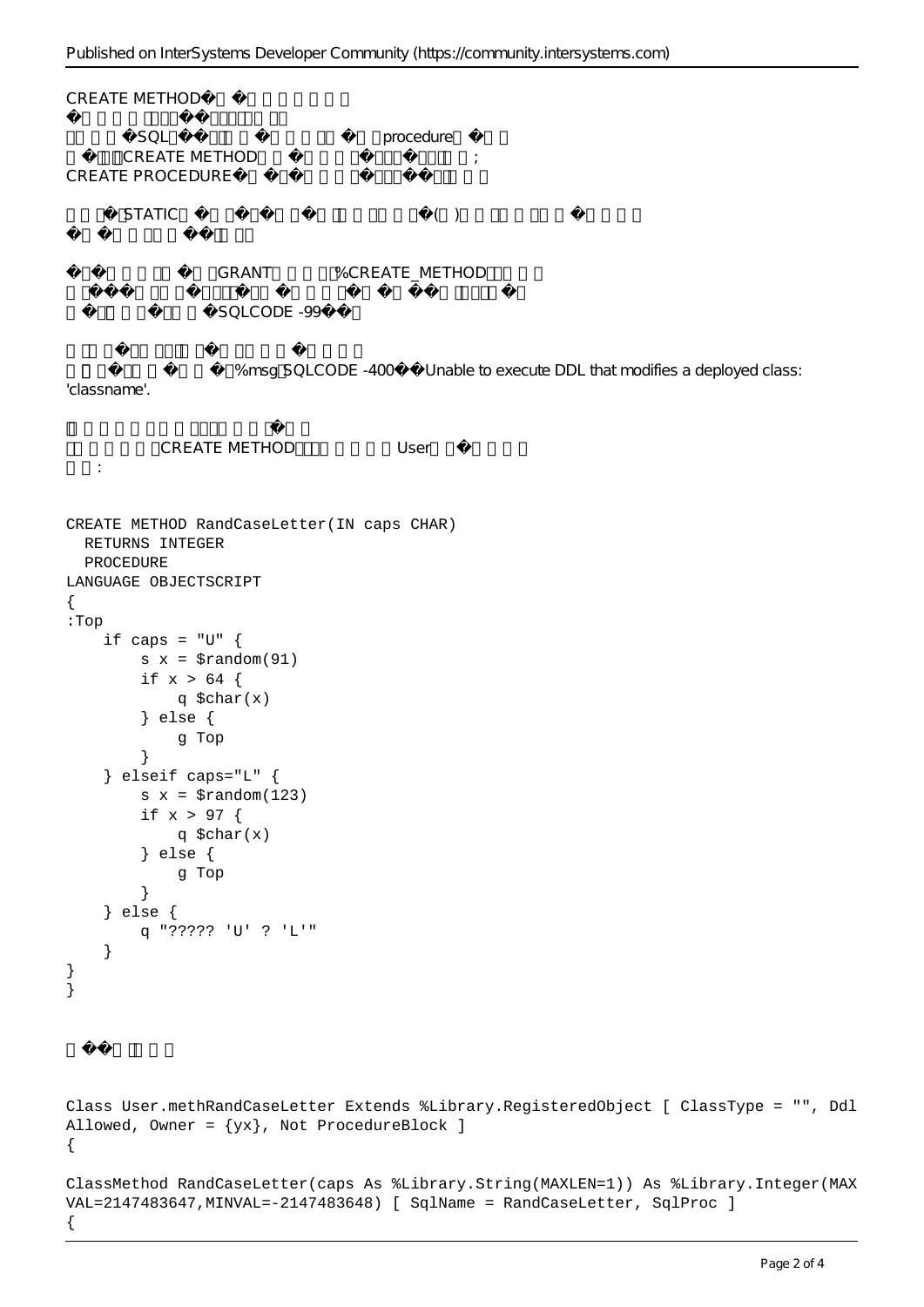```
Top
         IF caps="U" {SET x = $RANDOM(91) IF x > 64 } {OUT $CHAR(x)} ELSE {GOTO Top}}
         ELSEIF caps="L" {SET x = $RANDOM(123) IF x > 97 } {QUIT $CHAR(x)} ELSE {GOTO Top}}
          ELSE {QUIT "case must be 'U' or 'L'"}
}
}
Class User.Letters Extends %Persistent [ DdlAllowed ] 
{
ClassMethod RandCaseLetter(caps) As %String [ SqlName = RandomLetter, SqlProc ]
{ 
Top
    if caps = "U" {
        s \times = \frac{2}{3} random(91)
        if x > 64 {
             q $char(x)
         } else {
              g Top
          }
     } elseif caps="L" { 
        s \times = \frac{2}{3} random(123)
         if x > 97 {
            q $char(x) } else {
              g Top
         }
     } else {
         q "????? 'U' ? 'L'"
     }
}
}
name
             (StoreName) (StoreName) example and the Contract of Patient.StoreName)
    $SYSTEM.SQL.Schema.Default()
                     SQLUser, User
     FOR ( ) name
```
SQLCODE -361

|              | "meth"  |                         |
|--------------|---------|-------------------------|
| Randomletter | SOLUser | :User.methRandomLetter: |

**parameter-list**